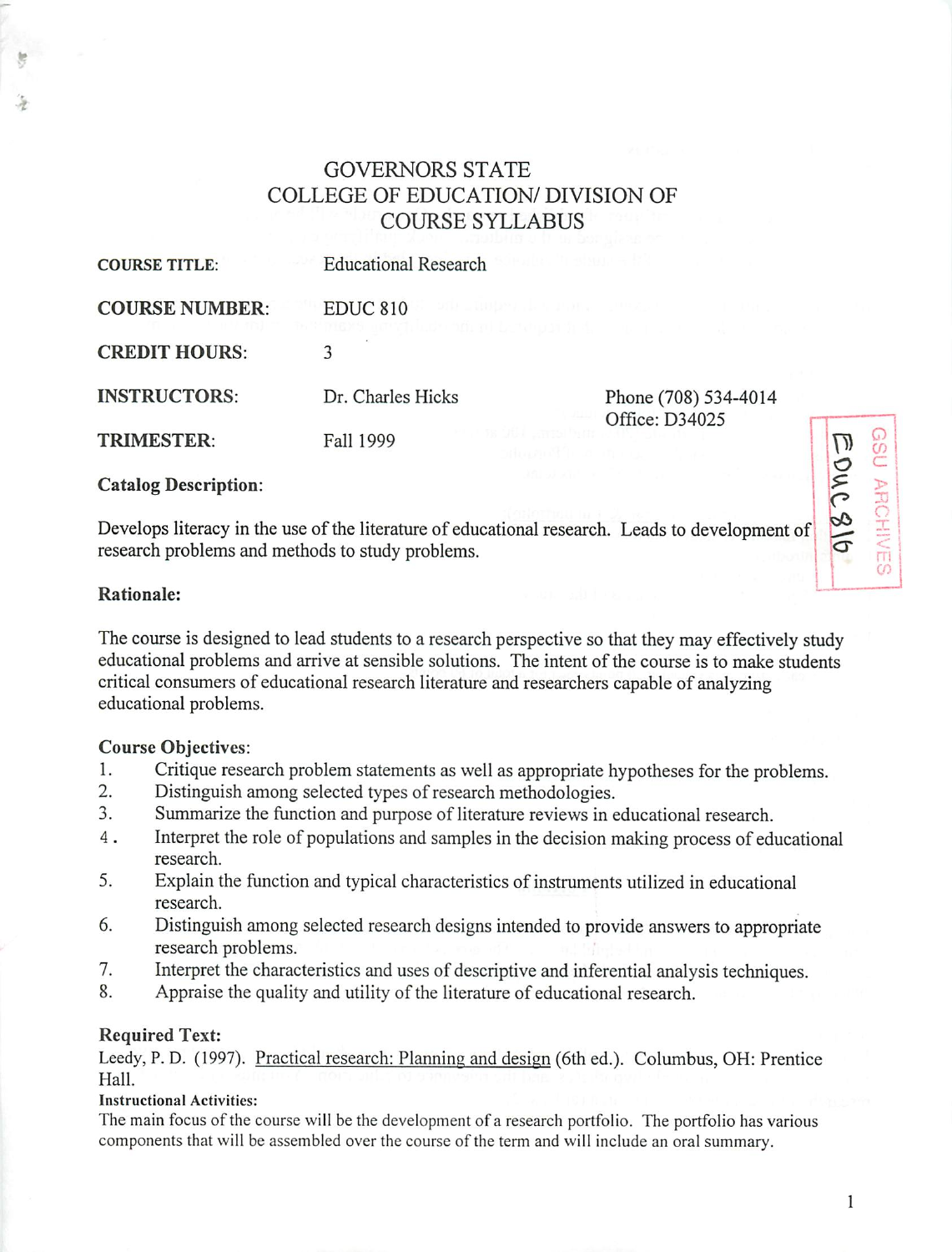# *EDUC 810 Course Syllabus Page Two*

Complete three assigned critiques of published research. One article will be assigned by the instructor. The second will be assigned as the midterm (mock qualifying examination). The third critique will be of an article of the student's choice to be included in the research portfolio.

*Midterm Examination.* This examination will require the student to critique a research article in a timed situation and format similar to that required in the qualifying examination for the program.

#### *Evaluation:*

1. Research Portfolio: Evaluation for the research portfolio includes: 120 points Portfolio (20 at midterm, 100 at final) 20 points **Oral Presentation of Portfolio** The research portfolio is valued at 140 points total.

2. Critiques (1 assigned. 1 midterm. & 1 in portfolio): Evaluation for each critique is as follows: 4 pointslntroduction 4 points Summary of Methods 4 pointsMajor Findings and Strengths of the Study 4 pointsLimitations of the Study 4 pointsConclusion

Therefore, each critique is valued at 20 points each for a total of 60 points.

## *Grading Scale:*

200 Points total 180-200 A 160-179 B 140-159 C 120-139 D 119 or below F

## *Portfolio*

Your portfolio must contain at least the following items. Of course you can add additional material or information which you might find helpful later on. The goal is for you to be able to use the portfolio as a basis for the development of your final Master's Project. All of the material for your portfolio must be either typed or computer printouts.

#### *Sections:*

1. Identification and preliminary explanation of topic. This section should include your tentative research question(s), possible hypotheses, and the relevance to education. You must cite similar research being conducted in this area (at least 2).

 $\int_{1}^{x}$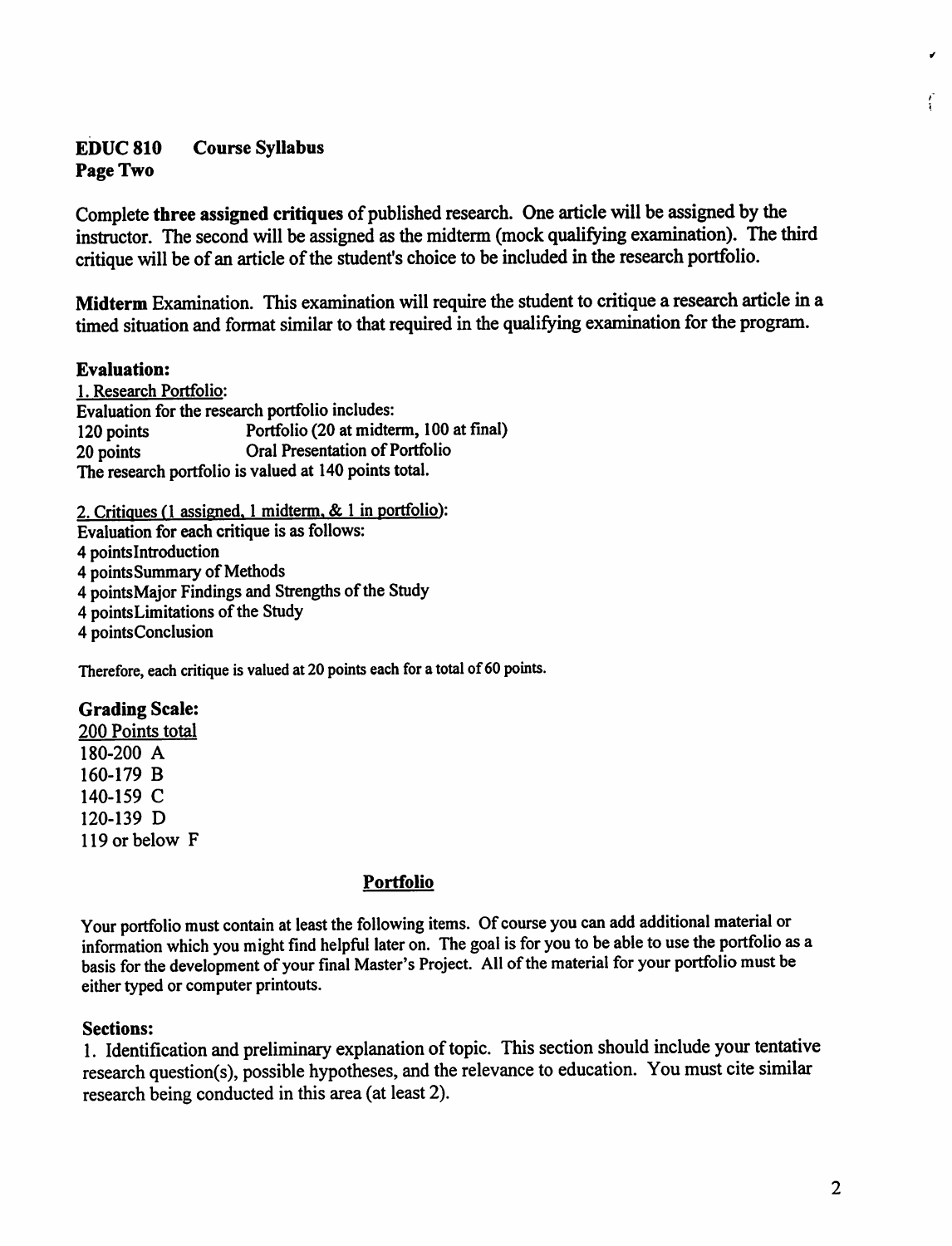# *EDUC 810 Course Page Three*

ŗ

Ť

2. Significance of Study. This section should address both the practical and theoretical significance of your topic/study. It should also explain how this study would add to the existing base of knowledge, yet make a unique contribution.

3. Bibliography for your topic. This section must include at least one printout from each of the following sources: ERIC, PSYCLIT, and one on-line search. Other sources should be typed and consistent with the APA Publication Manual.

4. Beginning of a review of the literature. Using the sources found in section three, you should begin to review the available literature and begin an outline of what could become a review of the literature (or the Chapter Two of a graduate research project or thesis) .

5. <sup>A</sup> list of at least six researchers:

Three from outside of GSU currently working on problems directly relevant to yours. Include their names, institutional affiliations, and addresses. For each of the researchers, include a typed bibliography or a printout of their work from one or more relevant computer databases.

Three GSU'ers who have related interests. Identify by name, role and department. These may be students, faculty and/or alumni. However, at least one must be a faculty member within the Division of Education.

6. A list of any relevant listservs, WWW pages, etc. relevant to your topic and at least one printout showing that you've posted at least one question regarding your topic at a relevant site on the internet (i.e. newsgroup, listserv, or bulletin board). Include any responses you've received.

7. List several possible dependent, independent, and confounding variables worthy of consideration within your topic.

8. Describe a possible design for one study that might be done relevant to your topic. Your study can be quantitative, qualitative or mixed; it can be experimental or non-experimental; and it can be unique or can be a systematic replication of another study in order to answer additional or unanswered questions. This should be written in the form of a Methods chapter or section.

9. A short discussion of the possible ethical concerns or issues that may arise in terms of your design and how you might resolve or justify those concerns. You may submit a filled out ethical review form from one handed out in class.

10. A photocopy ofone published (original research) study that is most closely related to what you would like to do. You must also include a written critique of this study that is formatted to the critique guidelines for the class.

11. Extra Credit (not required): list at least two agencies that fund this type ofresearch. Include the name, address and phone number ofthe agency as well as any submission rules you know about (i.e. applications considered quarterly, only funding for projects within Chicago city limits, maximum grant amounts, population preferences).